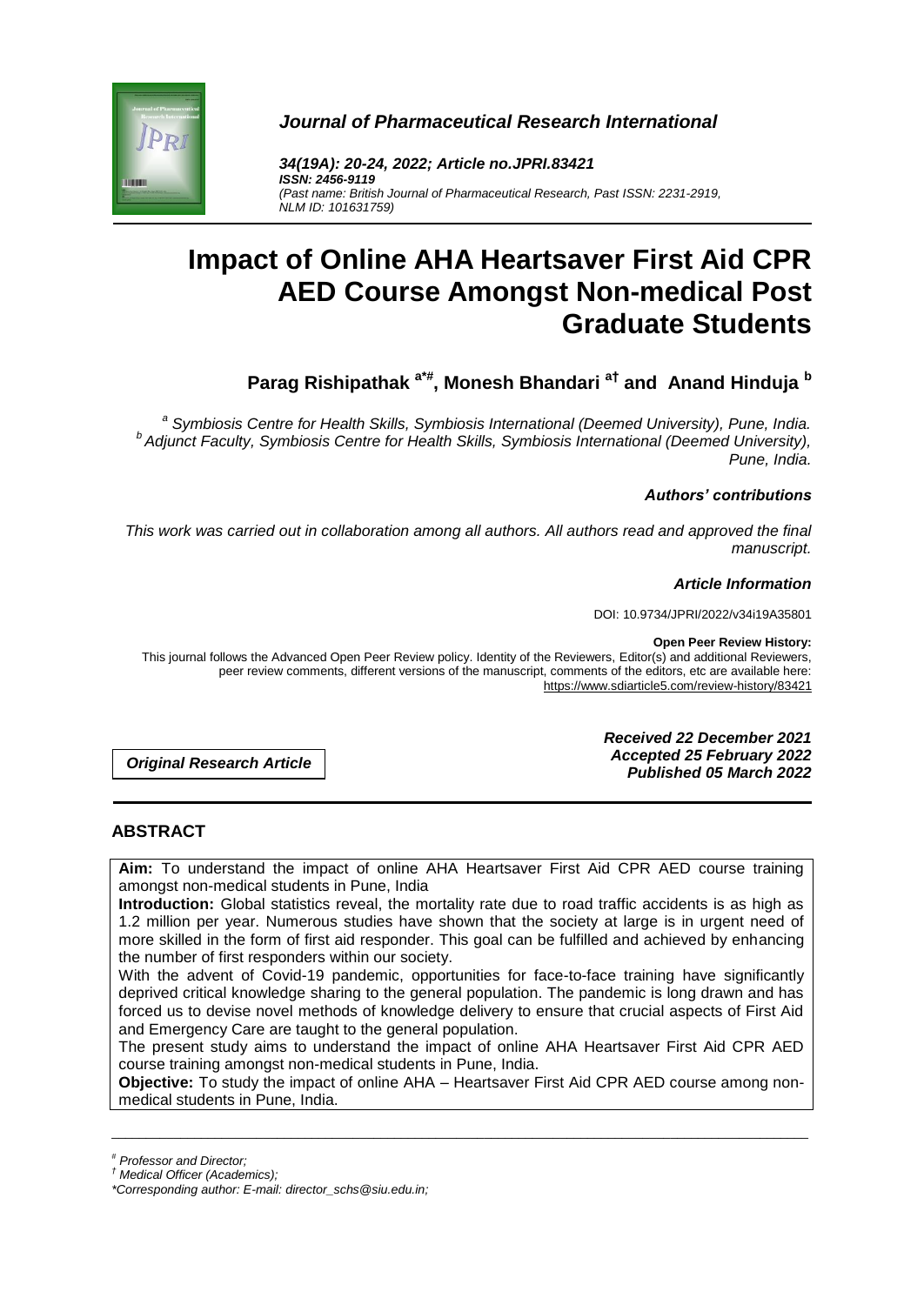*Rishipathak et al.; JPRI, 34(19A): 20-24, 2022; Article no.JPRI*.*83421*

**Methodology:** The knowledge retention study was conducted amongst 250 Post Graduate Management students based in Pune. In order to assess the true impact of the AHA - Heartsaver First Aid CPR AED online training, only those students who had not undergone any previous, formal training in First Aid and CPR concepts were chosen for the study. The baseline knowledge of the respondents was assessed with a pre-designed 30 item and pre-validated 30 item Multiple Choice Questionnaire provided by the American Heart Association.

**Conclusion:** E-learning is the way forward and it allows training of a large group of individuals in a singular event. This can help propagate first aid training to the masses. The study findings are encouraging in terms of improvement in the knowledge scores immediately after a single online training session. Although the knowledge tends to diminish after a period of eight weeks.

*Keywords: First aid training; online teaching tool; COVID 19; pandemic.*

# **1. INTRODUCTION**

Global statistics reveal, the mortality rate due to road traffic accidents is as high as 1.2 million per year. Apart road traffic accidents contribute to as many as 50 million injuries annually. The scenario in India is similarly dismal with average overall road death crashes estimated to be 0.13 million annually [1-3].

A significant share of morbidity and mortality can be ameliorated by providing adequate skill training to the general population. Even minor timely interventions can significantly alter the natural course of injury and death [4,5].

Numerous studies have shown that the society at large is in urgent need of more skilled in the form of first aid responder. This goal can be fulfilled and achieved by enhancing the number of first responders within our society. This can translate into increased survival rate amongst victims of injuries and medical emergencies. Over the years, various organisations working in the areas of emergency care have realized this need for upskilling of the general population and have devised numerous focused courses for the same [6,7].

American Heart Association (AHA) is the leading training organisation for First Aid courses, Cardiac and Stroke care. Long years of research has ensured that the courses are based on robust universally accepted guidelines [8].

Conventionally, the AHA training module includes hands-on-training and informative videos delivered face-to-face to a small group of individuals over a period of 8 hours on 1 day. With the advent of Covid-19 pandemic, opportunities for face-to-face training have significantly reduced leading to deprivation of

critical knowledge sharing to the general population. The pandemic is long drawn and has forced us to devise novel methods of knowledge delivery to ensure that crucial aspects of First Aid and Emergency Care are taught to the general population. The online AHA Heartsaver First Aid CPR AED course includes all elements and the face-to-face needed, except for hands-ontraining [9-13].

The present study aims to understand the impact of online AHA Heartsaver First Aid CPR AED course training amongst non-medical students in Pune, India.

#### **1.1 Objective**

To study the impact of online AHA – Heartsaver First Aid CPR AED course among non-medical students in Pune, India.

# **2. METHODOLOGY**

The knowledge retention study was conducted amongst 250 Post Graduate Management students based in Pune. The students belonged to the age group 20 – 27years. In order to assess the true impact of the AHA - Heartsaver First Aid CPR AED online training, only those students who had not undergone any previous, formal training in First Aid and CPR concepts were chosen for the study. The baseline knowledge of the respondents was assessed with a predesigned 30 item and pre-validated 30 item Multiple Choice Questionnaire provided by the American Heart Association. The tool dealt with topics like management of common first aid emergencies including trauma, bleeding, CPR in both adult and children and application of Automated External Defibrillator (AED). Also the knowledge regarding, approach towards an emergency patient was assessed.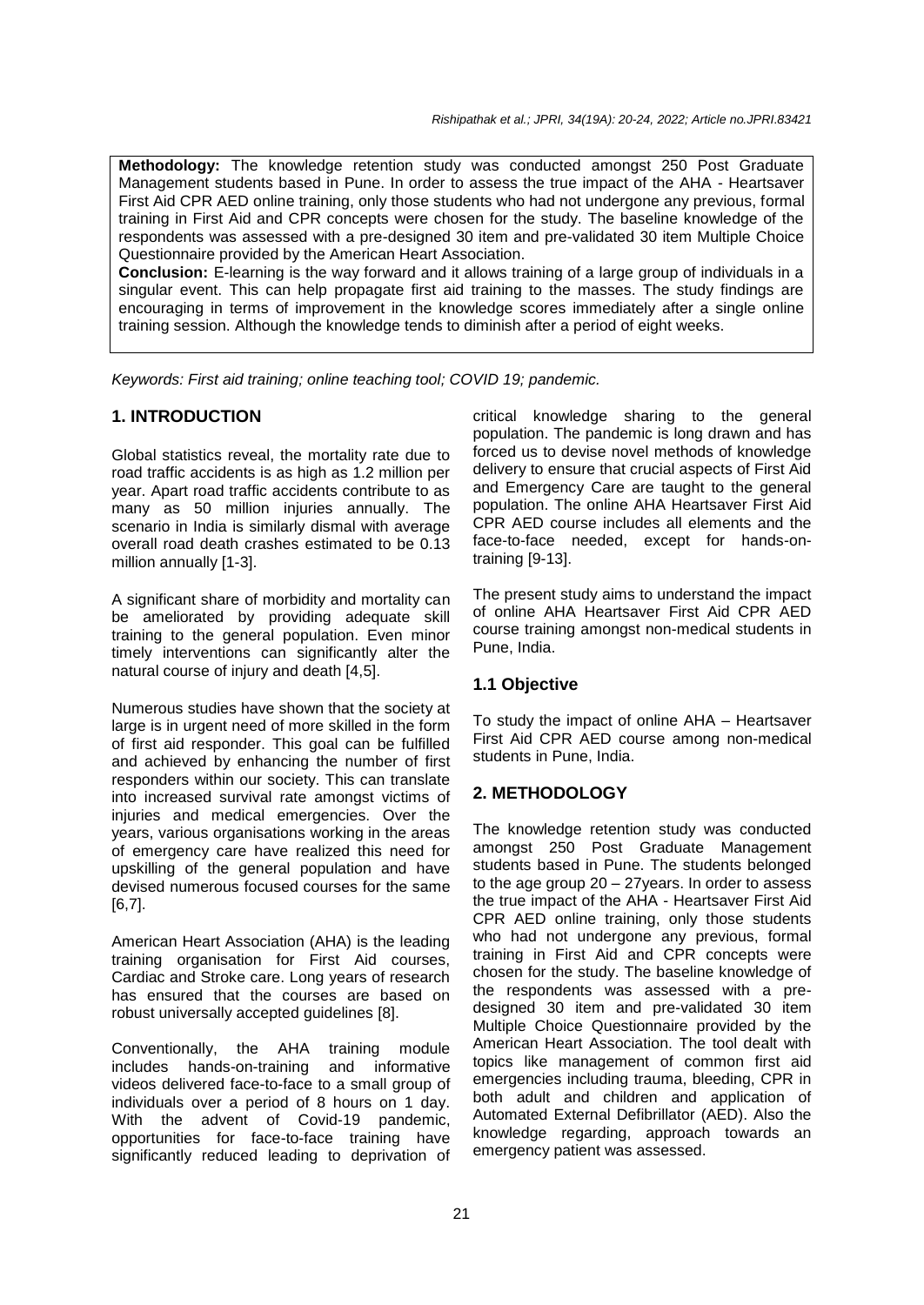The respondents were then subjected to a oneday training on correct First Aid practices called AHA – Heartsaver CPR AED protocol. The training lasted for 8 hours on a single day. The sessions were facilitated by an AHA – certified instructor. The training was conducted via online mode using Microsoft Teams. Training videos were shared with the participants alongwith oral lectures and question and answers (Q&A) session to clarify doubts. The respondents were provided the same AHA questionnaire at the end of the training session to evaluate the impact of the teaching module. As a further step towards assessing the retention of the gained knowledge, the same questionnaire was administered to the respondents after a gap of 8 weeks. Only 230 participants completely filled the pre-test, posttest and retention. Informed consent was taken from the participants at the beginning of the study. Queries pertaining to the questionnaire were clarified at the time of data collection.

Data was analysed using means and paired 't' test to ascertain significant change between the pre and post test scores and between posttest and retention scores. SPSS version 23.0 was utilized for analysis.

#### **3. RESULTS**

Table 1 shows the mean and standard deviation of the pre-test, immediate posttest and knowledge retention after four weeks.

The mean pretest score was 19.83±7.749 while the students showed significant improvement in the post training test scoring an average of 27.81±4.886. However, the average score obtained in the retention test conducted four weeks later developed to 20.75±6.982. This clearly indicates decline in the retention of skills as compared to immediate post-test.

Table 2 represents the results of paired t-test between paired samples (pre & post –test) with 95% level of significance (p<0.05) hence, may conclude that the training on Heartsaver First Aid CPR and AED skills is found significant. As well as paired sample (post- test and knowledge retention) with 95% level of significance (p>0.05), hence may conclude that knowledge retention regarding Heartsaver First Aid CPR and AED skills after eight weeks is still significant.

## **4. DISCUSSION**

In view of the prolonged COVID-19 pandemic, it is imperative that teaching androgies are suitably modified to ensure continuity of learning. First aid knowledge needs to be propagated to nonmedical students as it can impact the first level care offered to victims of accidents or other natural calamities. The present study is an attempt to understand the impact of online teaching of AHA Heartsaver First Aid CPR AED course in the COVID-19 era. The significant increase in the immediate posttest course points towards the efficacy of online modules in communicating the principles of First Aid, CPR and AED.

These results are in-line with the findings of Lippmann *et al* wherein it was found that first aid competencies for BLS and first aid theory can be achieved by e- learning [14].

|  |  |  |  |  | Table 1. Mean Score and Standard Deviation for Pre-test, Post-test and Retention |
|--|--|--|--|--|----------------------------------------------------------------------------------|
|--|--|--|--|--|----------------------------------------------------------------------------------|

| <b>Parameters</b>         | Mean  | Sample Size (N) | <b>Std. Deviation</b> |
|---------------------------|-------|-----------------|-----------------------|
| <b>Pre Test Score</b>     | 19.83 | 230             | 7.749                 |
| Post Test Score           | 27.85 | 230             | 4.886                 |
| Knowledge Retention Score | 20.75 | 230             | 6.982                 |

#### **Table 2. Paired 't' test with significance p-value**

| <b>Paired Samples Test</b>        | p-value |
|-----------------------------------|---------|
| Pre Test Score - Post Test Score  | 0.00    |
| Post Test Score - Retention Score | 0.06    |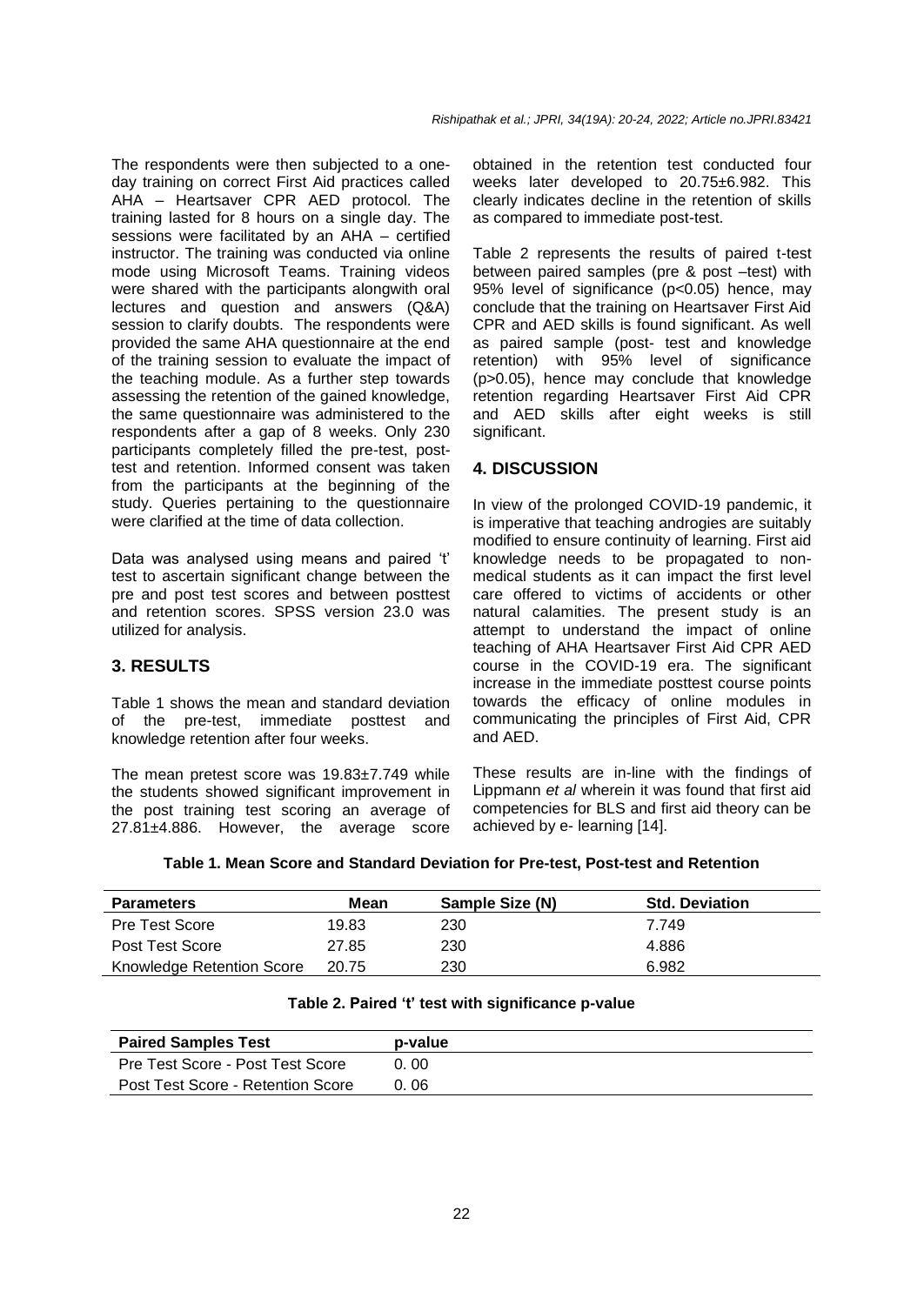Similarly, Reavley *et al* had also concluded that blended learning (e-learning and face to face) was only minimally more effective than e-learning [15].

The study further tried to gauge the knowledge retention with regards to First Aid, CPR and AED after a period of eight weeks of the online training session. Although the retention scores drop from a mean of 27.85 to 20.75, yet it did not reach the level of significance. This finding reiterates the need for follow-up sessions and reinforcement of the knowledge. Relying on a single session training would lead to poor retention in the due course.

# **5. CONCLUSIONS**

E-learning is the way forward and it allows training of a large group of individuals in a singular event. This can help propagate first aid training to the masses. The study findings are encouraging in terms of improvement in the knowledge scores immediately after a single online training session. Although the knowledge tends to diminish after a period of eight weeks. Further, large scale follow-up studies are required to confirm the findings.

# **CONSENT**

Informed consent was taken from the participants prior to the administration of the survey.

# **ETHICAL APPROVAL**

Ethical Clearance: Obtained from IEC, SIU.

# **COMPETING INTERESTS**

Authors have declared that no competing interests exist.

# **REFERENCES**

- 1. Wijesekera O, Reed A, Chastain PS, Biggs S, Clark EG, Kole T, Chakrapani AT, Ashish N, Rajhans P, Breaud AH, Jacquet GA. Epidemiology of Emergency Medical Services (EMS) Utilization in Four Indian Emergency Departments. Prehospital and Disaster Medicine. 2016;31(6):675-679. DOI: 10.1017/S1049023X16000959. Epub 2016 Sep 19. PMID: 27640552.
- 2. Saddichha S, Saxena MK. Medical emergencies in goa. Indian Journal of

Community Medicine: Official publication of Indian Association of Preventive & Social Medicine, 2010;35(1):57–62.

Available: https://doi.org/10.4103/0970- 0218.62555

- 3. Ziqitza Healthcare Limited. Why First aid Training is the Need of The Hour. Weblog. [Online] Available: https://www.zhl.org.in/blog/firstaid-training-need-hour/ [Accessed 18-12- 2021].
- 4. EHS Today. Why Employees Need First Aid Training. Health. Weblog. [Online] Available: [https://www.ehstoday.com/health/article/21](https://www.ehstoday.com/health/article/21909869/) [909869/](https://www.ehstoday.com/health/article/21909869/) why-employees-need-first-aid-training [Accessed 4 January 2022].
- 5. Anderson GS, Gaetz M, Masse J. First aid skill retention of first responders within the workplace. Scandinavian Journal of Trauma, Resuscitation and Emergency Medicine, 2011;19:11.

Available: [https://doi.org/10.1186/1757-](https://doi.org/10.1186/1757-7241-19-11) [7241-19-11](https://doi.org/10.1186/1757-7241-19-11)

- 6. Swhelper JM. The Importance of First Aid Training for Young People. Health. Weblog. [Online] Available:https://swhelper.org/2018/07/23/the -importance-of-first-aid-training-for-youngpeople/ [Accessed 15-12-2021].
- 7. Tan M, Xi W. Effect analysis of community first aid training mode based on popular science on improving first aid knowledge and skills of community residents. Semantic Scholar; 2019.
- 8. Aras A, Dogan MS. Evaluating the levels of knowledge and attitudes of emergency medical technicians and paramedics toward traumatic dental injuries. Nigerian Journal of Clinical Practice. 2020;23(1):54- 58.

DOI: 10.4103/njcp.njcp\_257\_19. PMID: 31929207.

9. Panda PC, Panda SK, Karir S, Aliva Patra. Effectiveness of first-aid training on school children of urban area of Sambalpur District, Odisha International Journal of Medical Science and Public Health.; 2019;8(10):838-842.

DOI: 10.5455/ijmsph.2019.0616824072019 10. Saati, Howaida. Describing the effect of a first aid training program on the first aid knowledge and attitudes of female secondary school students in Jeddah – Saudi Arabia. Indian Journal of Science and Technology. 2020;13:2041-2046.